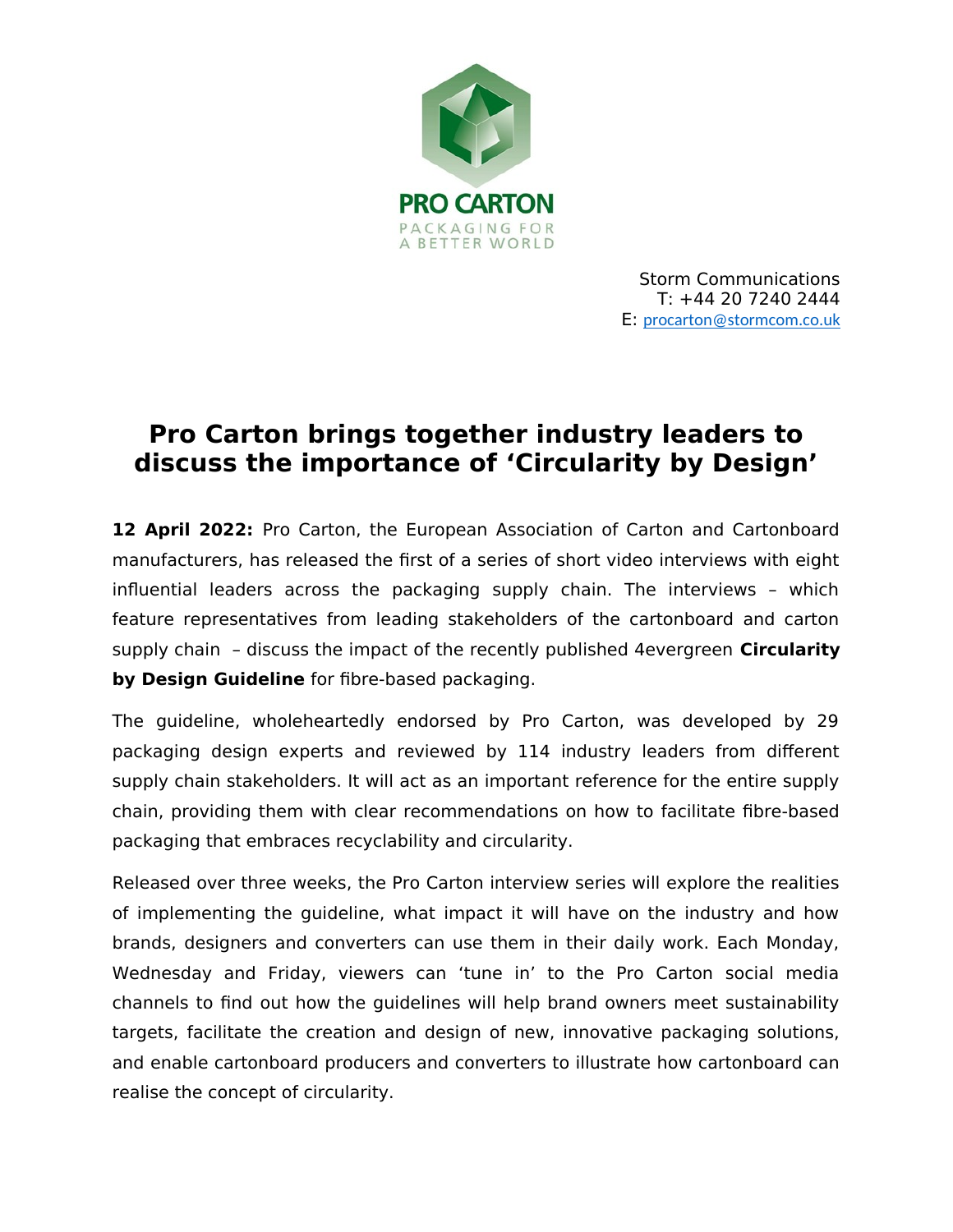

The series, which launched on Wednesday 5 April with **Jesus Aisa, Global R&D Sustainability Lead, Unilever** and **Steven Stoffer, Group VP Corporate Affairs, Smurfit Kappa** is also set to include **Tiina Pursula, SVP Sustainability, Division Packaging Materials, Stora Enso; Mikko Rissanen, Director, Technology, UPM Specialty; Carsten Busshoff, Creative Director & Head of Strategy, MMP Innovation/Pacproject; Tytti Peltonen, Vice President Corporate Affairs, Metsä Group; Kiril Dimitrov, Packaging Expert, Nestlé;**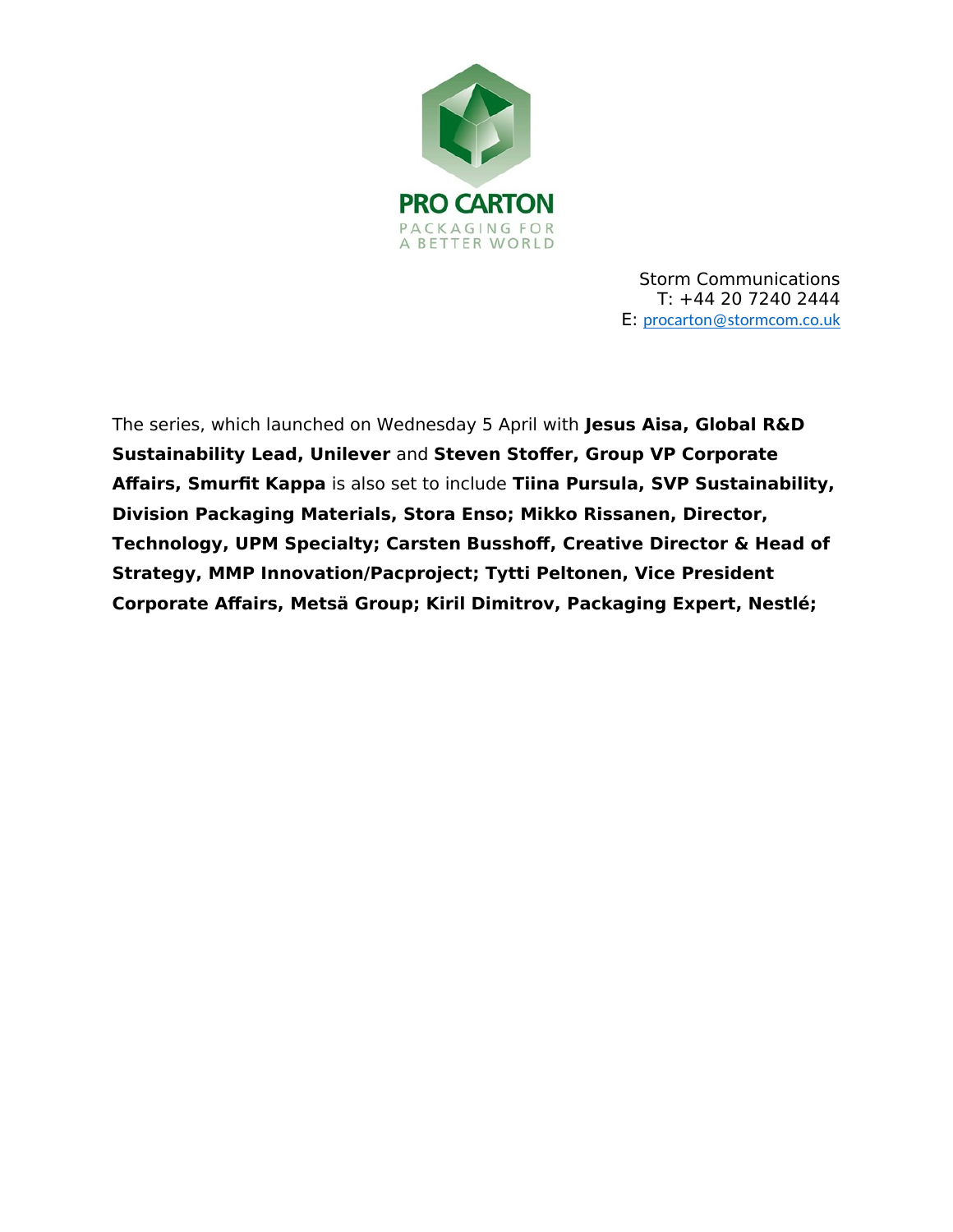

## **and Andrew Stack, Design & Strategy, MMP Innovation/Pacproject.**



**Commenting on the new guideline, Tiina Pursula - SVP Sustainability, Division Packaging Materials, Stora Enso and 4evergreen Alliance Deputy Chair, said**: "As we are aiming towards full circularity, tools like this guideline that have been developed to provide value chain collaboration by 4evergreen are very helpful to us. The guidelines will be considered in all our product development and innovation projects when we are designing products for standard recycling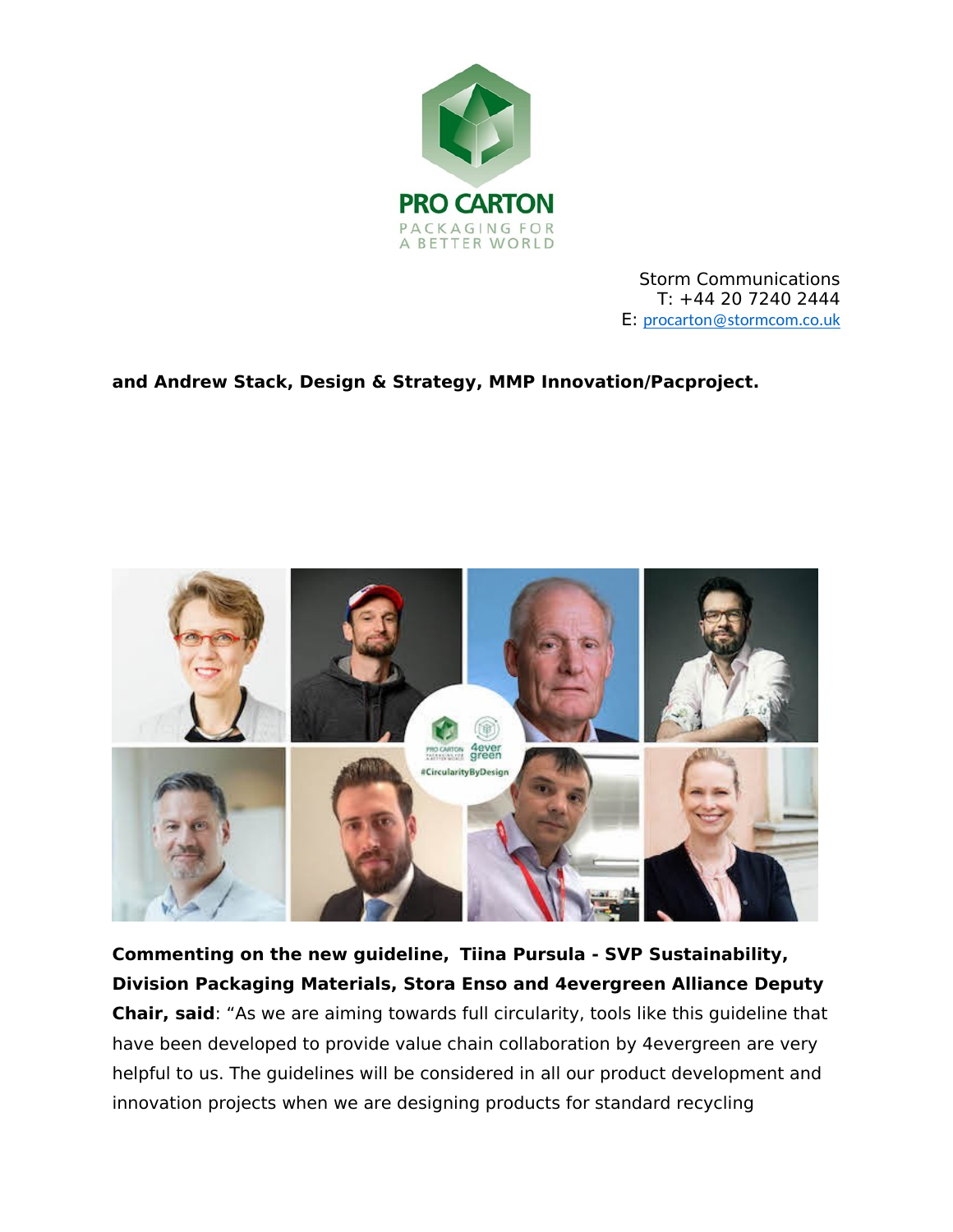

processes, and this then helps our team to take circularity considerations fully into account from the very beginning of the product design phase."

**Winfried Muehling, General Manager of Pro Carton added:** "It has been an extremely interesting and enjoyable process speaking with all of the guests on our series, as they share their thoughts on the first of the 4evergreen guidelines. We believe it is crucial to support and highlight the potential impact of the guideline however we could. Through the work with our members, we know the benefits offered by cartonboard, and believe that by helping the supply chain transition to fibre-based packaging, we can ensure consumers can purchase products with a clear conscience while making sure our environment is better for it too."

To watch the interviews in full, visit the Pro Carton website here: <https://www.procarton.com/media-section/videos/>

To read 4evergreen's Design by Circularity guideline, click here: [https://4evergreenforum.eu/wp-content/uploads/4evergreen-Circularity-by-Design-](https://4evergreenforum.eu/wp-content/uploads/4evergreen-Circularity-by-Design-2.pdf)[2.pdf](https://4evergreenforum.eu/wp-content/uploads/4evergreen-Circularity-by-Design-2.pdf)

### **Ends**

Find hi-res images at:

For more information on the benefits of carton and cartonboard, visit [www.procarton.com](http://www.procarton.com/) or join the discussion on social media:

Follow Pro Carton on Twitter: [www.twitter.com/pro\\_carton](http://www.twitter.com/pro_carton)

Like the Pro Carton Facebook page: [www.facebook.com/procartoneurope/](https://www.facebook.com/procartoneurope/) Join the discussion on LinkedIn:<https://uk.linkedin.com/company/pro-carton>

Visit the Pro Carton Pinterest board: [www.pinterest.co.uk/procarton/](https://www.pinterest.co.uk/procarton/)

**Notes to editors:**

For further information, please contact the Pro Carton press office on +44 (0) 20 7240 2444 or [procarton@stormcom.co.uk](mailto:procarton@stormcom.co.uk)

**About Pro Carton**